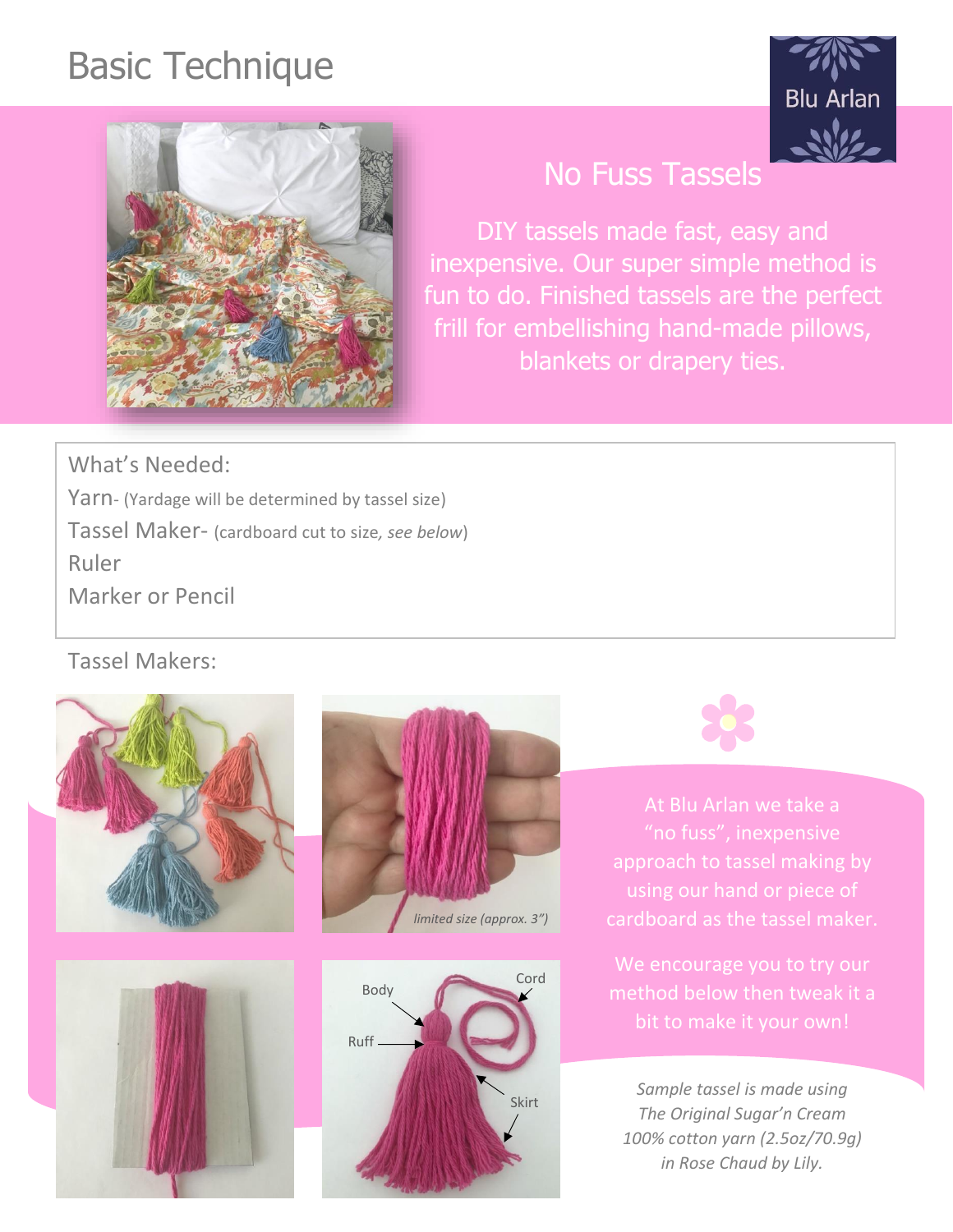## How To Make A Cardboard Tassel Maker



1-Determine tassel length. Cut a piece of cardboard to match desired length. Brown or white cardboard, foam cord board or thin plastic can be used to create a tassel maker. Note:

- *Cutting cardboard two different measurements (6" x 3") allows two sizes of tassels to be created from one maker.*
- *Any yarn can be used. Adjust tassel maker width to accommodate heaver yarn weights.*

## How To Make A Tassel:

















1-Place yarn on tassel maker. Wrap yarn Note: *One complete wrap around maker = one*

2- Wrap yarn 50 times around maker. Note- Keep yarn in an orderly fashion while wrapping. This will create a neat tassel head. Do not pull yarn taunt while wrapping. *The number of wraps = tassel thickness.*

- 3- Cut yarn from skein.
- 4- Slide wrapped yarn bundle off maker.
- 5- Hold yarn bundle by the top.

6- Cut yarn bundle open by placing scissors between the inside and outside of the bundles bottom. Pull scissors tightly against the fold, keep side lengths even.

7- Bundle should look like this. Wrap an 8" piece of yarn around the center of the bundle (X). Keep sides equal in length.

8- Wrap the 8" piece around the center twice.

around the tassel maker once. *wrap per Blu Arlan instructions.*